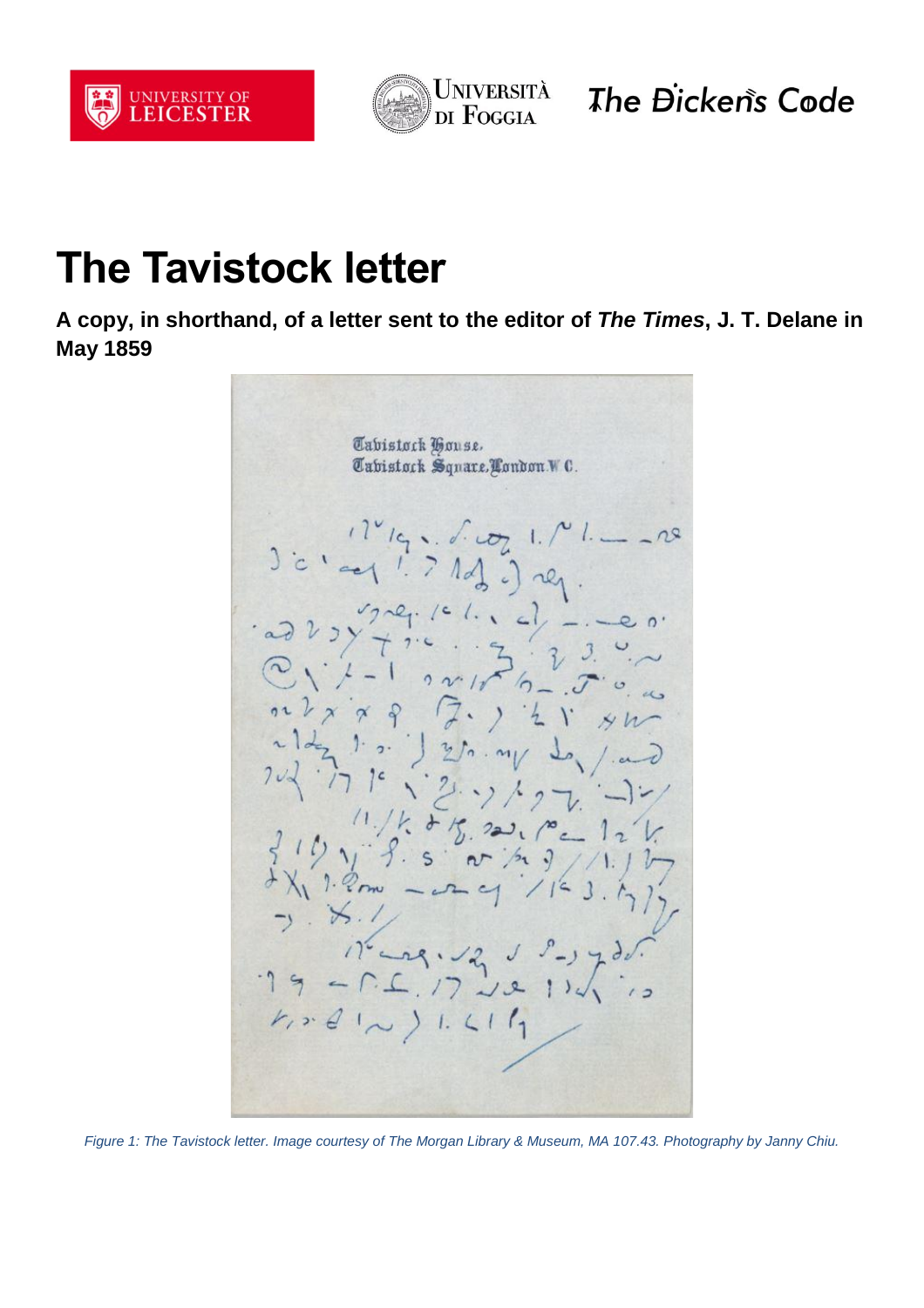## **Line-by-line transcription**

Thank you to everyone who entered the 'Decoding Dickens' competition. Every submission helped to bring us closer to the full transcription of the mysterious Tavistock letter, while the decoding of key phrases helped us to understand the letter's place in Dickens's life and career. You can find out more about the context of the letter [here.](https://le.ac.uk/news/2022/february/dickens-code-tavistock-letter) Be sure to check out our ['Roll of Honour'](https://dickenscode.org/roll-of-honour/) too, which credits the first transcribers of particular symbols.

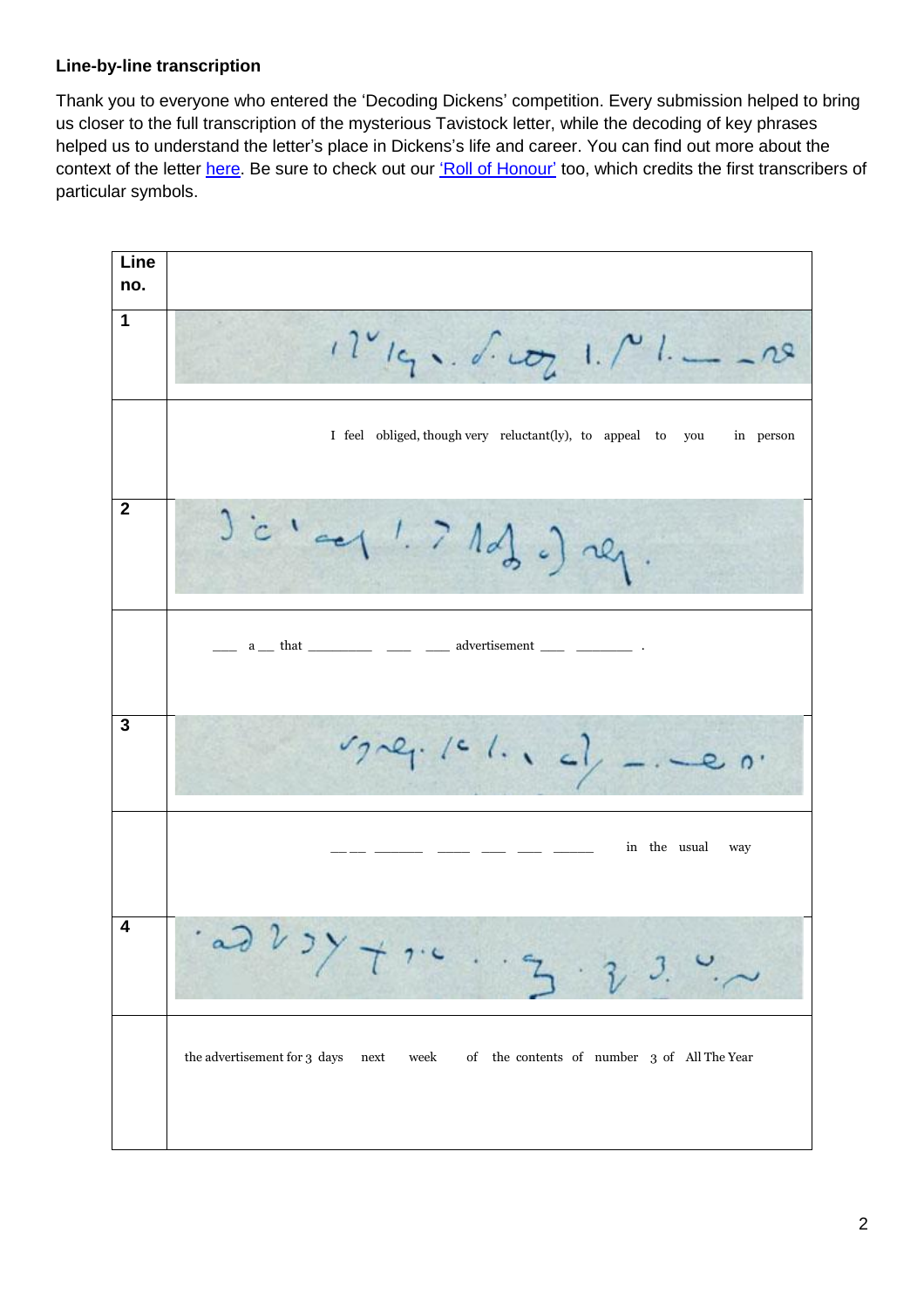**5**  $1 - 1$  22/1  $2 - 5$ Round with a particular in it which  $\frac{1}{\sqrt{2}}$ **6**  $n \nless p \times q$  $7.24$ \_\_ \_ for \_\_\_ \_\_ \_\_ \_\_ announcing that after Ascension Day Household Words **7**  $\left| \cdot \right|$  $25.ny \rightarrow y \rightarrow z$  will be discontinued by me and its partnership of proprietors dissolved . The advertisement フレイ・ハイ・ンシックし **8** was refused and sent back with a message that this particular was untrue and unfair . **9**  $11.11.845.221.72112$ As to its truth, it is \_\_\_\_\_ly impossible that something can be more true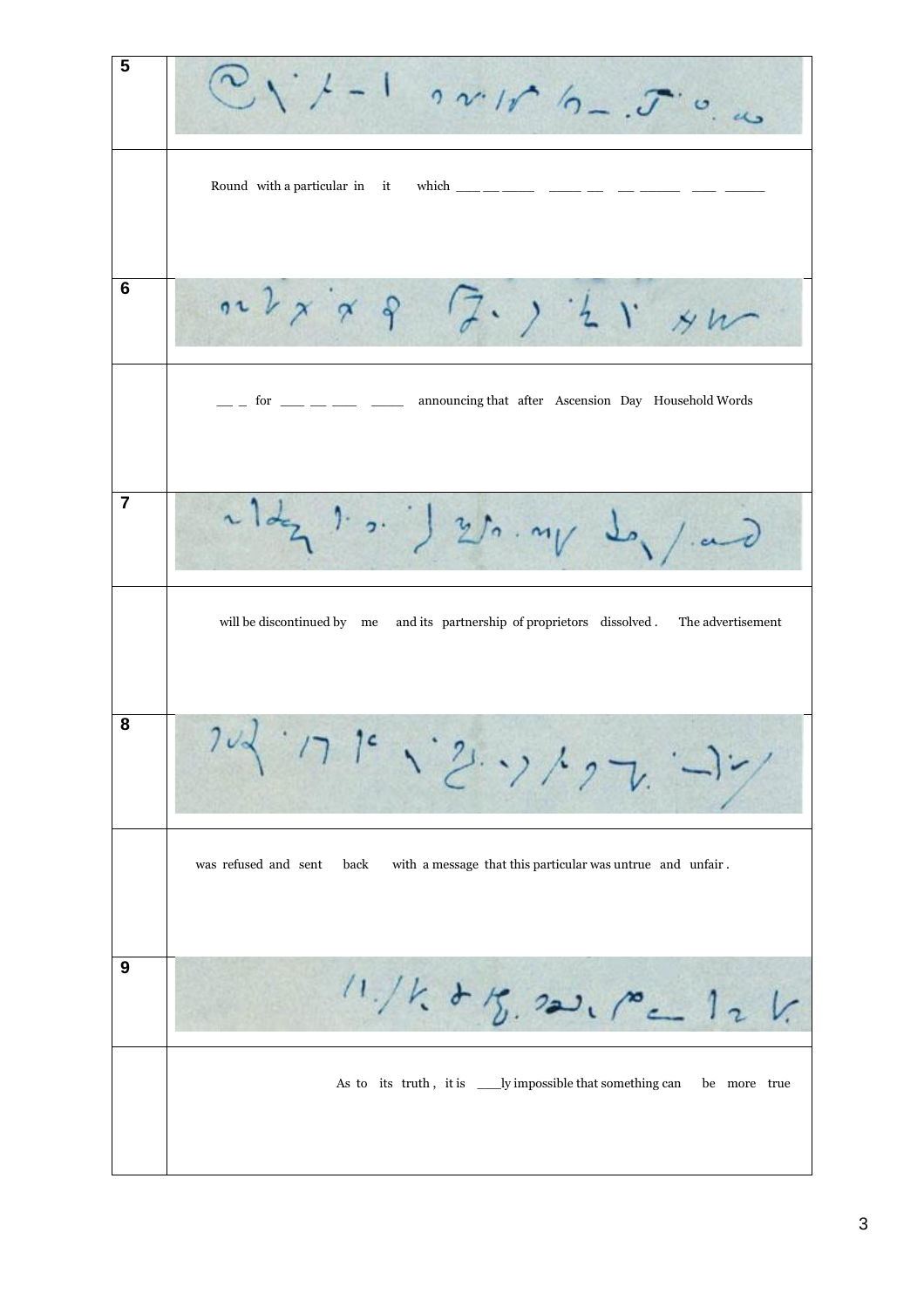